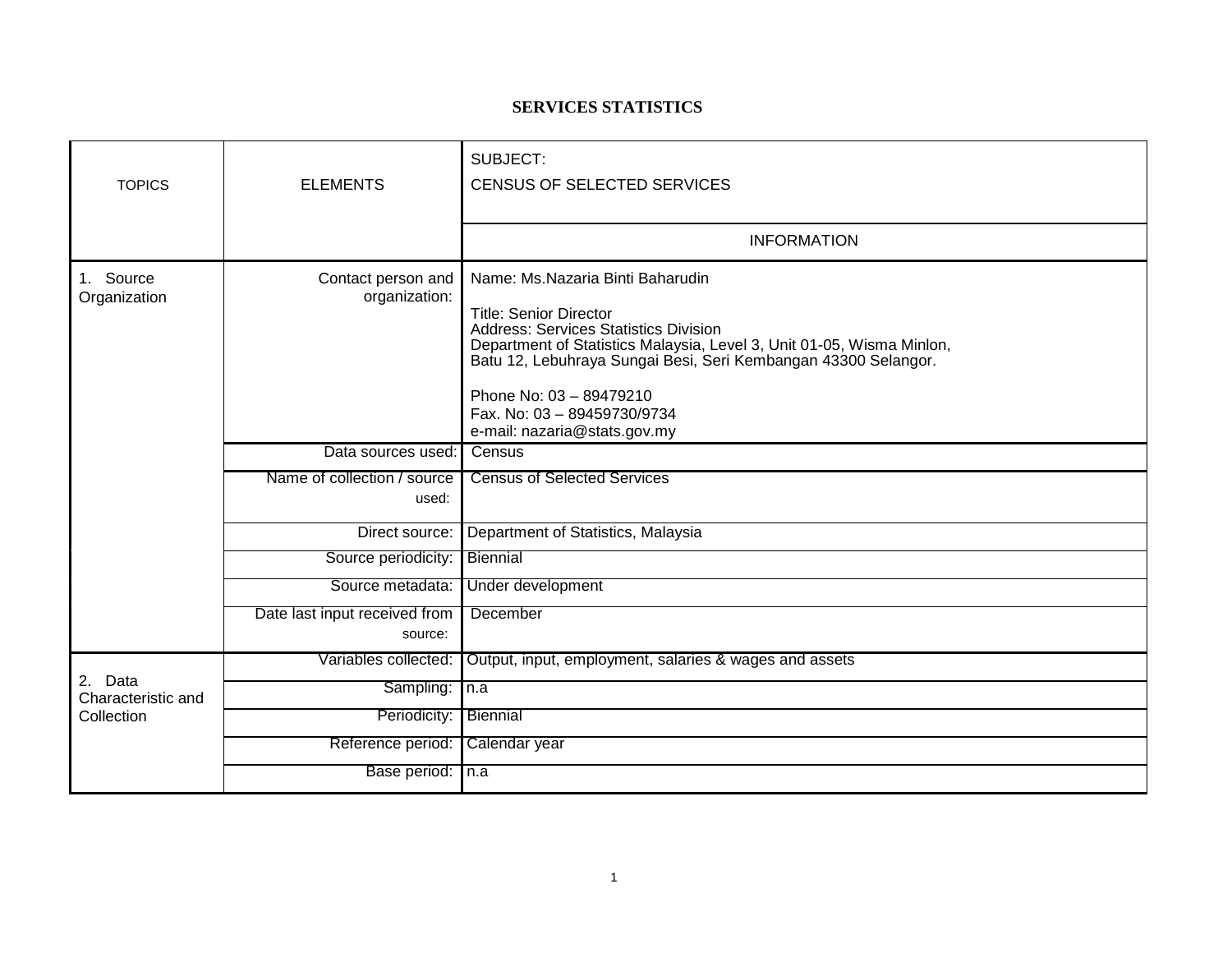|                                                           | Date last updated:                            | 2006                                                           |  |
|-----------------------------------------------------------|-----------------------------------------------|----------------------------------------------------------------|--|
|                                                           | Link to release calendar:                     | n.a                                                            |  |
|                                                           | Other data characteristics and<br>collection: | n.a                                                            |  |
| Statistical<br>3.<br>Population and<br>Scope of the Data  | Statistical population:                       | Establishments                                                 |  |
|                                                           | Geographical coverage:                        | Malaysia                                                       |  |
|                                                           | Sector coverage:                              | <b>Business selected services</b>                              |  |
|                                                           | Institutional coverage:                       | Registered establishments involved in selected services        |  |
|                                                           | Item coverage                                 | 7 Industries                                                   |  |
|                                                           | Population coverage:                          | 5,301 establishments                                           |  |
|                                                           | Product coverage:                             | n.a                                                            |  |
|                                                           | Other coverage:                               | n.a                                                            |  |
| 4. Statistical<br>Concepts and<br>Classifications<br>Used | Key statistical concepts used:                | International Recommendations for Industrial Statistics (IRIS) |  |
|                                                           | Classifications used:                         | Malaysia Standard Industrial Classification, 2000              |  |
| 5. Statistical                                            | Aggregation and consolidation:                | Industry and national level                                    |  |
| Computation and<br><b>Dissemination</b>                   | Estimation:                                   | n.a                                                            |  |
|                                                           | Imputation:                                   | $\ln a$                                                        |  |
|                                                           | Transformations:                              | l n.a                                                          |  |
|                                                           | Validation:                                   | Structure, consistency, range and logical checks               |  |
|                                                           | Index type:                                   | n.a                                                            |  |
|                                                           | Weights:                                      | In.a                                                           |  |
|                                                           | Seasonal adjustment:                          | n.a                                                            |  |
|                                                           | Other computation and<br>adjustments:         | n.a                                                            |  |
|                                                           | Dissemination formats: Printed and digital    |                                                                |  |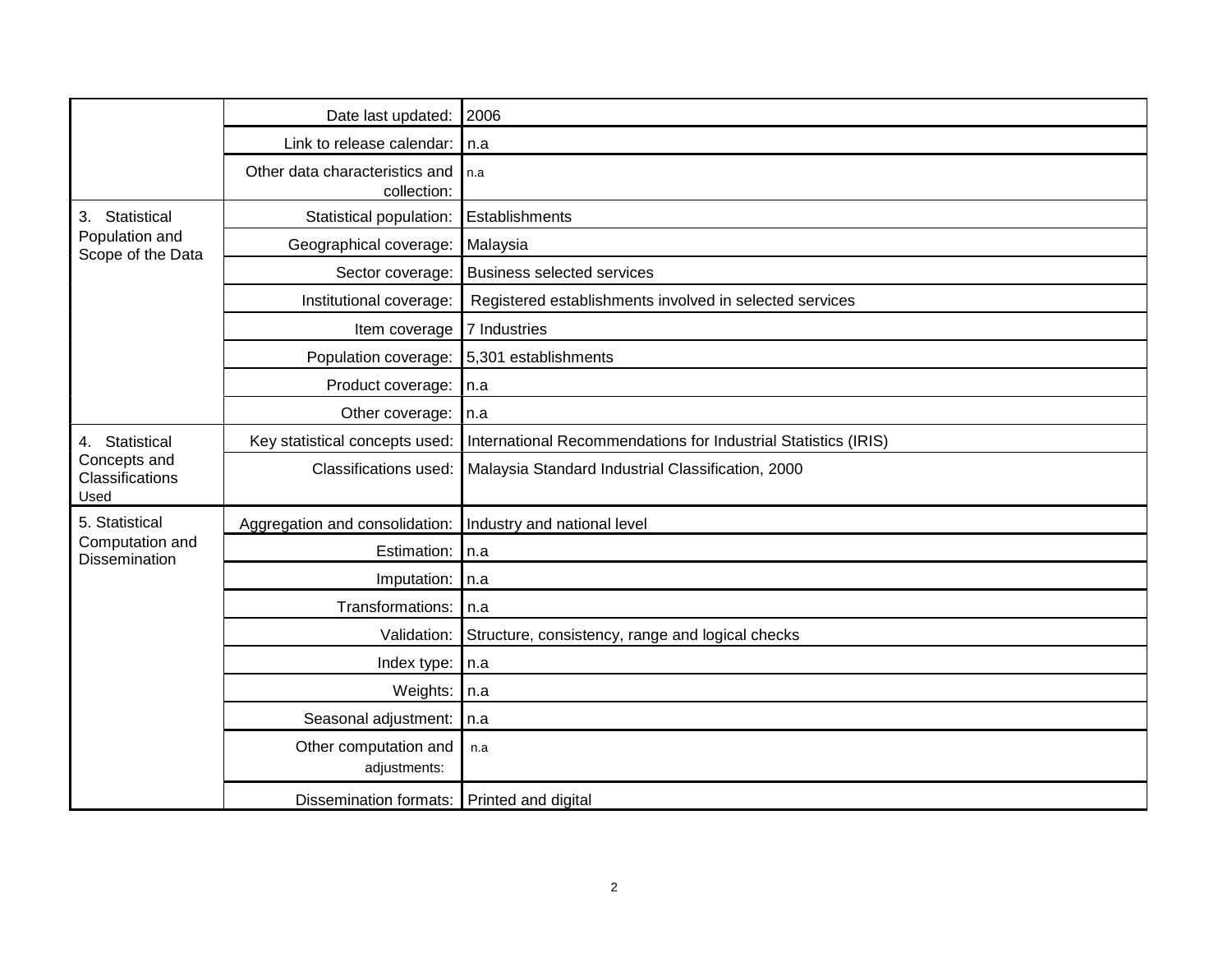| <b>Other Aspects</b><br>6. | Recommended uses and<br>limitations: | In.a                                                                                                 |  |
|----------------------------|--------------------------------------|------------------------------------------------------------------------------------------------------|--|
|                            | History : $ a\rangle$                | First Census conducted for reference year 1971                                                       |  |
|                            |                                      | i. No census was conducted: 1980, 1982, 1993, 1995, 1997, 1999, 2001, 2002, 2003 and<br>2005         |  |
|                            |                                      | Publication<br>b)                                                                                    |  |
|                            |                                      | First publication was for reference year 1971                                                        |  |
|                            |                                      | Reference year - 1973 to 1979 Peninsular Malaysia level<br>н.                                        |  |
|                            |                                      | Reference year - 1981 to 2003 at Malaysia level<br>III.                                              |  |
|                            |                                      | Starting reference year 1992 published under Selected Services covering individually<br>iv.<br>for : |  |
|                            |                                      | <b>Shipping Companies</b>                                                                            |  |
|                            |                                      | - Real Estate Agents                                                                                 |  |
|                            |                                      | <b>Bas Transport</b>                                                                                 |  |
|                            |                                      | Road Haulage                                                                                         |  |
|                            |                                      | Cinemas                                                                                              |  |
|                            |                                      | <b>Tourist and Travel Agencies</b>                                                                   |  |
|                            |                                      | <b>Shipping Agents</b>                                                                               |  |
|                            |                                      | Stock Brokers, Commodity Brokers and Foreign Exchange Brokers                                        |  |
|                            |                                      | <b>Stevedoring Companies</b>                                                                         |  |
|                            |                                      | <b>Advertising Agencies,</b>                                                                         |  |
|                            |                                      | Hotel and Other Lodging Places                                                                       |  |
|                            |                                      | Starting references year 2000, 6 categories published under selected<br>v.<br>services that are:     |  |
|                            |                                      | Real Estate Agents                                                                                   |  |
|                            |                                      | Cinemas                                                                                              |  |
|                            |                                      | <b>Tourist and Travel Agencies</b>                                                                   |  |